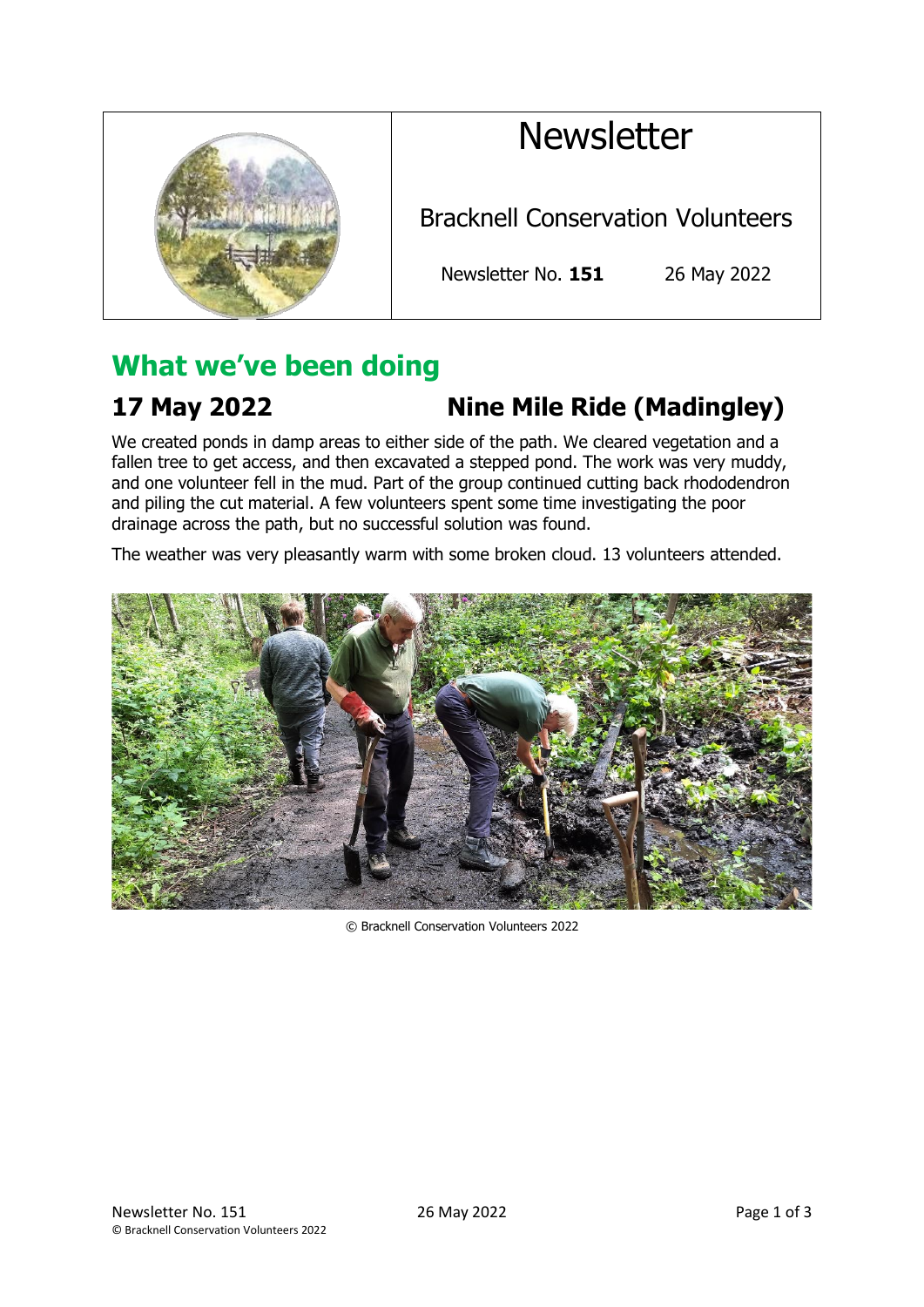## **24 May 2022 Cabbage Hill**

The task was ragwort pulling. There was some confusion at first about recognising ragwort rosettes. There are two species of ragwort commonly found in meadows: common ragwort and hoary ragwort. Both were present on this site, and after some discussion we worked to remove both species.

16 volunteers attended. The weather was cloudy with occasional showers.

In case you're wondering about the picture below, I don't know either.



© Bracknell Conservation Volunteers 2022

## **Coming up next**

### **31 May 2022 tba**

The task currently listed for Piggy Wood is likely to be changed

**7 June 2022 Lily Hill Park**

AGM and task to be confirmed.